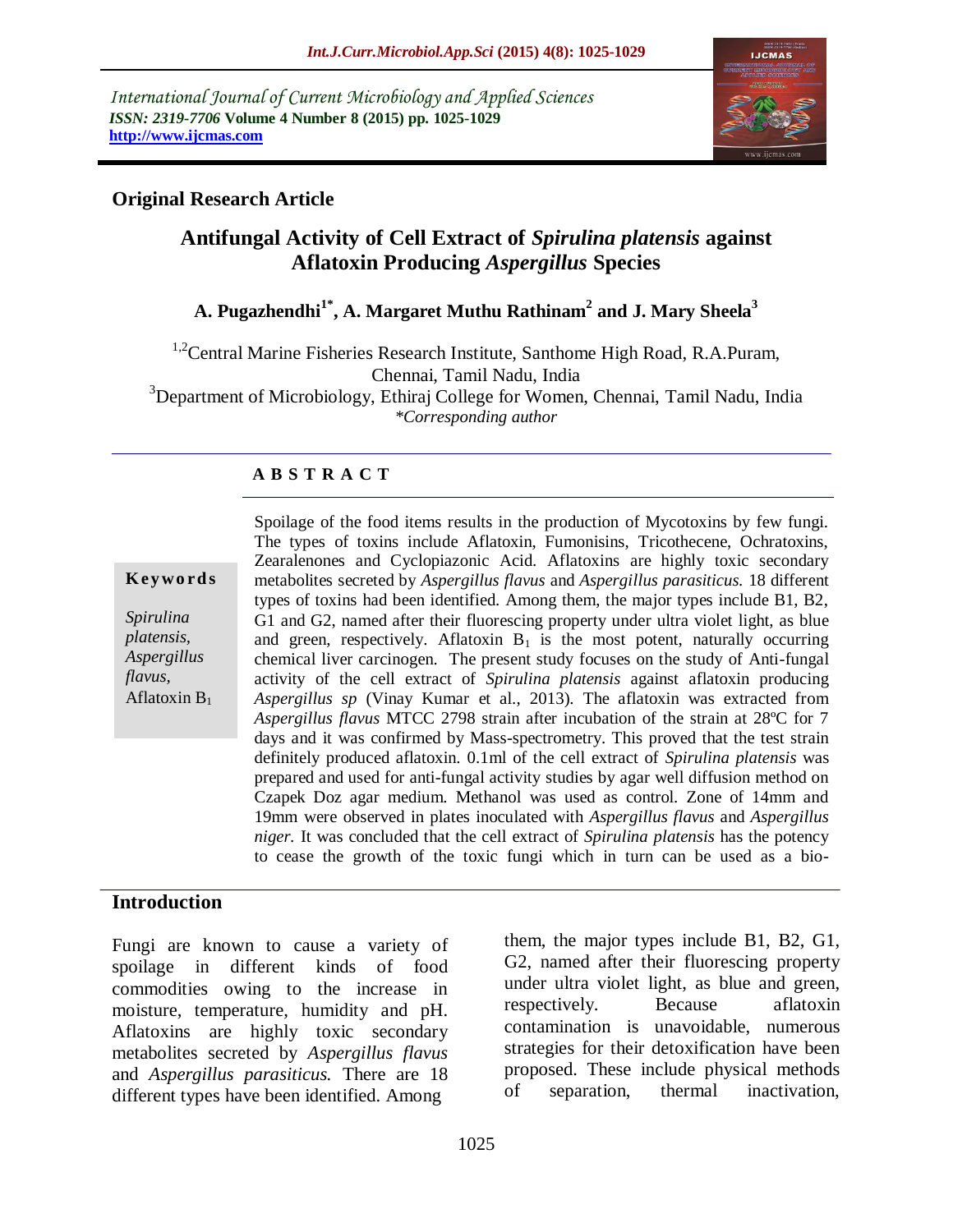irradiation, solvent extraction, adsorption from solution, microbial inactivation, and fermentation (Arijit Das et al., 2012).

Algae can be a very interesting natural source of new compounds with biological activity that could be used as functional ingredients. The cyanobacterium *Spirulina*  is used as food by humans because of its chemical composition, which has high quality and quantity of proteins, essential amino acids, minerals, polyunsaturated fatty acids and vitamins. It has been reported to prevent oxidative damage, and hence can indirectly reduce cancer formation in human body.

### **Materials and Methods**

Culture media was obtained from Himedia Laboratories Pvt Ltd., Mumbai, India. Analytical grade chemicals were obtained from Nice Chemicals Pvt Ltd, Cochin, India. Dry *Spirulina platensis* powder was obtained from of ERR, Egmore, Chennai.

### **Source of fungal strain**

Aflatoxin producing standard strain of *Aspergillus flavus* MTCC 2798 was obtained from Microbial Type Culture Collection, Chandigarh, India. The spore suspension was aseptically transferred onto Czapek Dox Broth and spot inoculation was done on Czapek Dox Agar. The colony morphology and microscopic features were also noted. Pure culture was maintained at 4°C until use (Manjusha Chakranarayan and Anita Pati, 2013).

### **Extraction and partition of aflatoxin**

The mycelial broth was taken into a blender jar and 100ml of methanol was added followed by 25ml of 0.1N HCl. Contents were blended for 3 minutes at high speed

and filtered through Whatmann filter paper No.1. 50ml of the filtrate was collected and transferred to a separating funnel. 50ml of 10% sodium chloride solution was added and swirled for 30 seconds. To this, 50ml of hexane was added and gently shaken for 30 seconds.

The phases were allowed to separate and the lower aqueous phase was taken into another separating funnel. To this aqueous phase, 25ml of dichloromethane was added and moderately shaken for 30 seconds. When the phases separated, the lower dichloromethane layer was transferred to another separating funnel and partitioning was repeated twice with dichloromethane. The resulting fraction was then evaporated to 2–3ml at 40°C in a hot air oven (Denault and Underkolfer, 1967).

### **Obtaining cell extract of** *Spirulina platensis*:

2g of dry powder of *Spirulina* was mixed with 10ml methanol. The mixture was then agitated at 25ºC for 60 minutes. The agitation was interrupted every 15 minutes by the addition of 10ml methanol each time and the procedure was continued. The content was filtered using Whatmann filter paper No.1 and the filtrate was discarded. To the filtered powder, 20ml of hexane was added and washing procedure was thus repeated twice. The powder was then evaporated in hot air oven at 40°C and dissolved in 25ml of distilled water and used for the study (Medina-Jaritz et al., 2011).

# **Preparation of spore suspension**

Spore suspension of *Aspergillus niger* and Aflatoxigenic *Aspergillus flavus* were prepared by propagation in Czapek Dox Agar. This was followed by extraction from the medium with 0.2 solution of Tween 80.It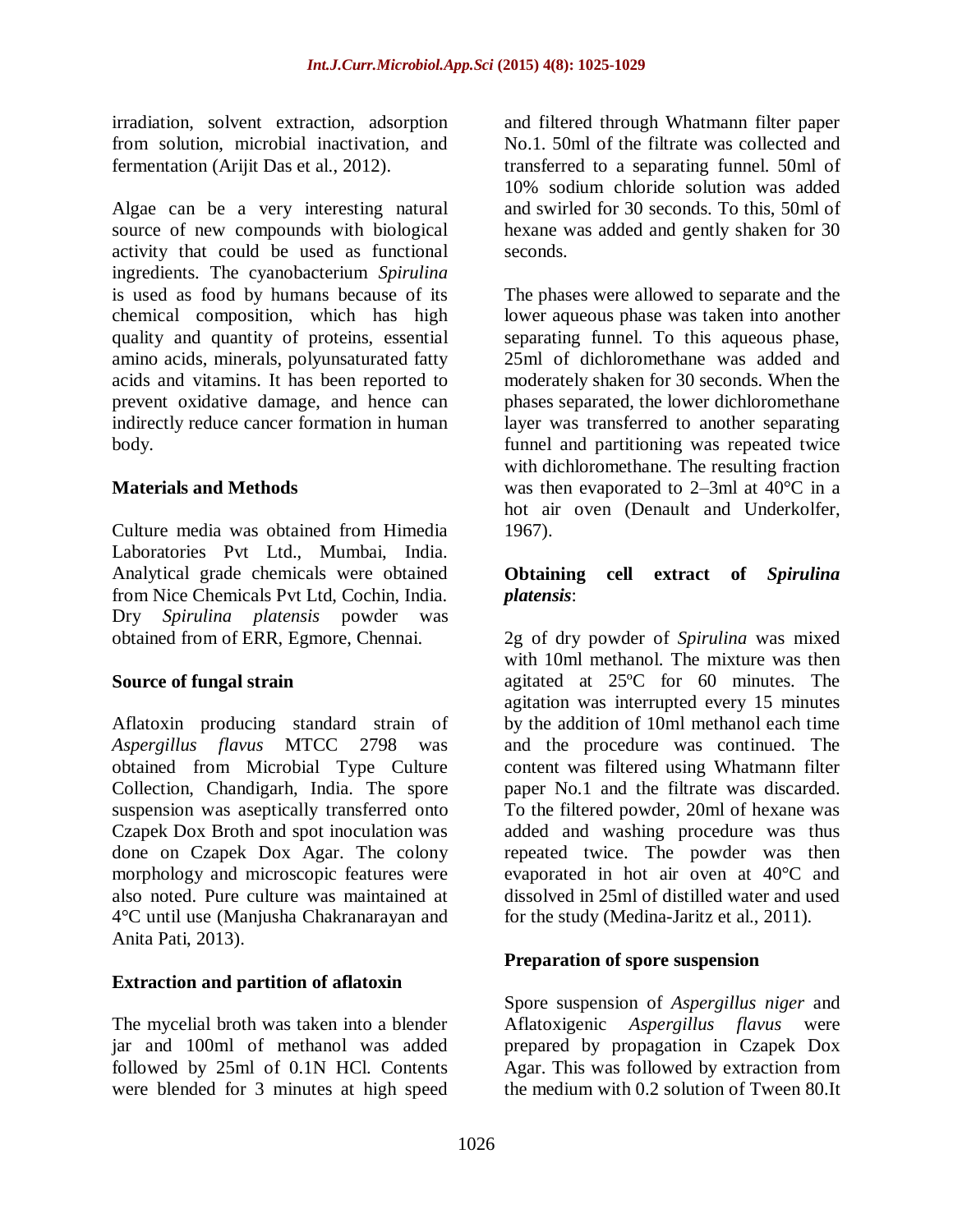was then filtered and used for study.

### **Agar well diffusion method**

0.1ml of the spore suspension of the two fungal strains was spread onto Czapek Dox Agar using a sterile L-Rod for uniform distribution.

Using the sterile well puncture, 6mm wide well was made on the plate. Then 0.1ml of the *Spirulina* cell extract was poured into the wells. Controls were placed without the cell extract. The plates were incubated at 28ºC for 3 days (Michele Moraes de Souza, 2011).

#### **Results and Discussion**

#### **Growth on Czapek Dox agar**

*Aspergillus flavus* colonies were granular, flat, with radial grooves, yellow at first, but turned dark yellow-green with entire margin on prolonged incubation period with moderate to rapid growth. Conidial heads were typically radiate. The reverse side was colorless to yellow.

### **Growth on Czapek Dox broth**

For the detection of aflatoxin production, the

mold was grown on Czapek Dox broth at 25ºC for 8 days beyond which the medium developed a characteristic yellow hue, which was probably due to the production of secondary metabolites.

#### **Antifungal activity**

Antimicrobial activity (Arijit Das et al., 2012; Sakthivel and Kandasamy Kathiresan, 2012) of cell extract of *Spirulina platensis* against the two fungal strains, *Aspergillus niger, Aspergillus flavus* was studied.

Among the two strains, *Aspergillus niger*  was the most sensitive, which showed inhibition zone of 19mm, while *Aspergillus flavus* showed inhibition zone of 15mm.

The present study resulted in determining the antifungal activity of methanolic cell extract of *Spirulina platensis* against the aflatoxigenic *A. flavus* and *A. niger.* The study paves way for the use of the microalgae as a biopharmaceutical. This has a potential application to be used as an alternative to suppress the multiplication of the toxic fungi which is a potential human carcinogen.

| <b>ORGANISM</b> | <b>ZONE OF</b><br><b>INHIBITION-</b><br><b>TEST</b> | <b>ZONE OF</b><br><b>INHIBITION-</b><br><b>CONTROL</b> |
|-----------------|-----------------------------------------------------|--------------------------------------------------------|
| A.flavus        | 14mm                                                | No zone                                                |
| A.niger         | 19mm                                                | No zone                                                |

**Table.1** Anti-fungal activity of the cell extract of *Spirulina platensis* against *A. flavus, A. niger*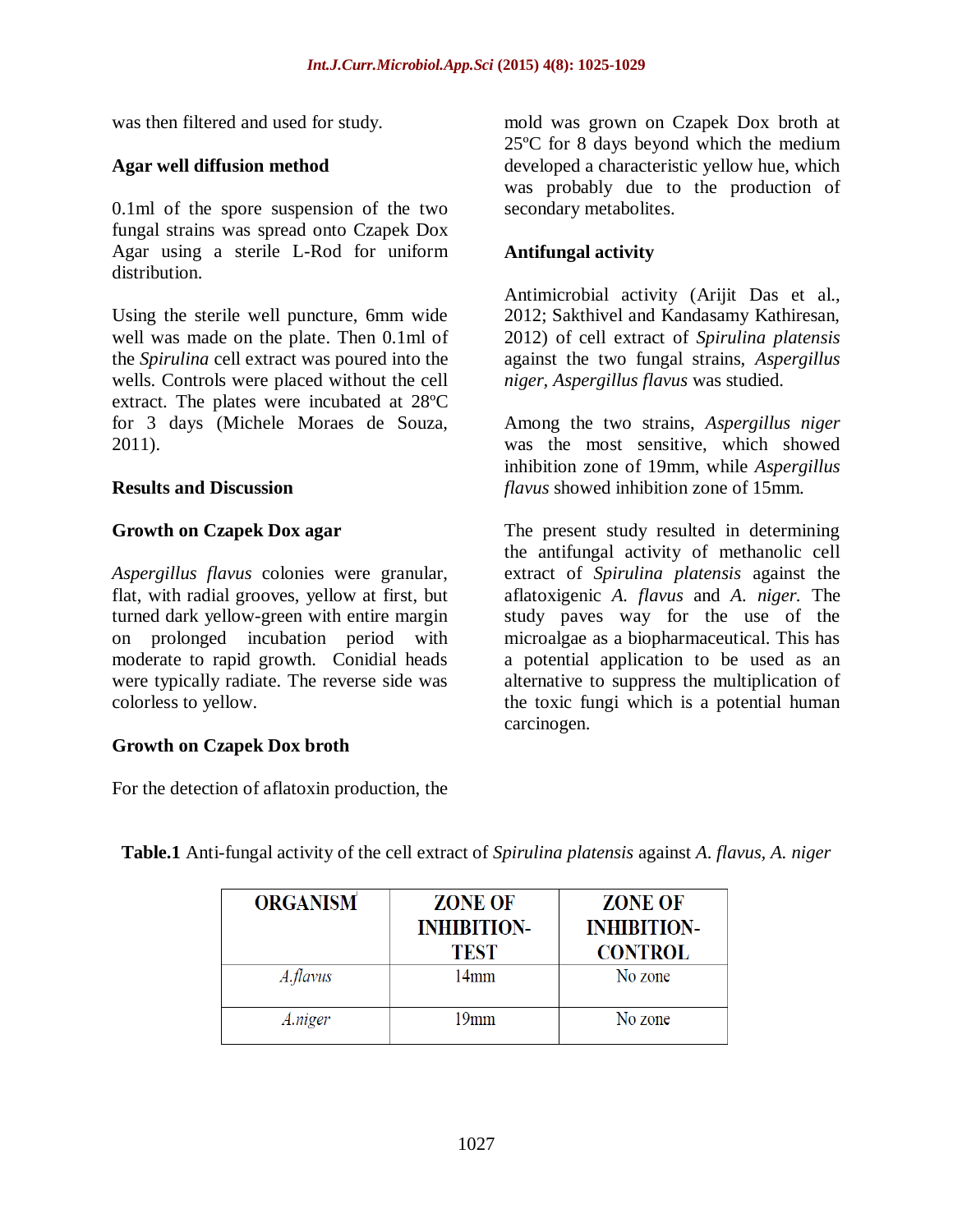#### *Int.J.Curr.Microbiol.App.Sci* **(2015) 4(8): 1025-1029**

**Figure.1** Growth characteristics on Czapek Dox Agar





**Figure.2** Anti-fungal activity of the cell extract of *Spirulina platensis* against the two fungal strains



Being no specific antidote to aflatoxicosis, the microalgae with its outstanding benefits, including the source of a variety of vitamins and proteins, can be used with adequate carbohydrate content. The free radical scavenging ability and the potential benefits of the microalgae include anti-inflammatory, anti-histamine, anti-aging, antidepression, anti-radiation properties, makes it an effective agent in controlling a variety of ailments in human.

The availability of the microalgae in the form of powder or capsules make it easily digestible. Typically, many older people

have difficulty digesting complex proteins and are on restricted diets. They find Spirulina's protein an ideal way of ensuring they receive the nourishment needed.

# **References**

Arijit Das, Angayarkanni, J., Sourav Bhattacharya, Palaniswamy, M. 2012. Evaluation of process parameters influencing aflatoxin B1 synthesis from *Aspergillus flavus* MTCC 2798 using rice straw under submerged fermentation. *Int. J. Pharmacy Biol. Sci.,* 2: 94–105.